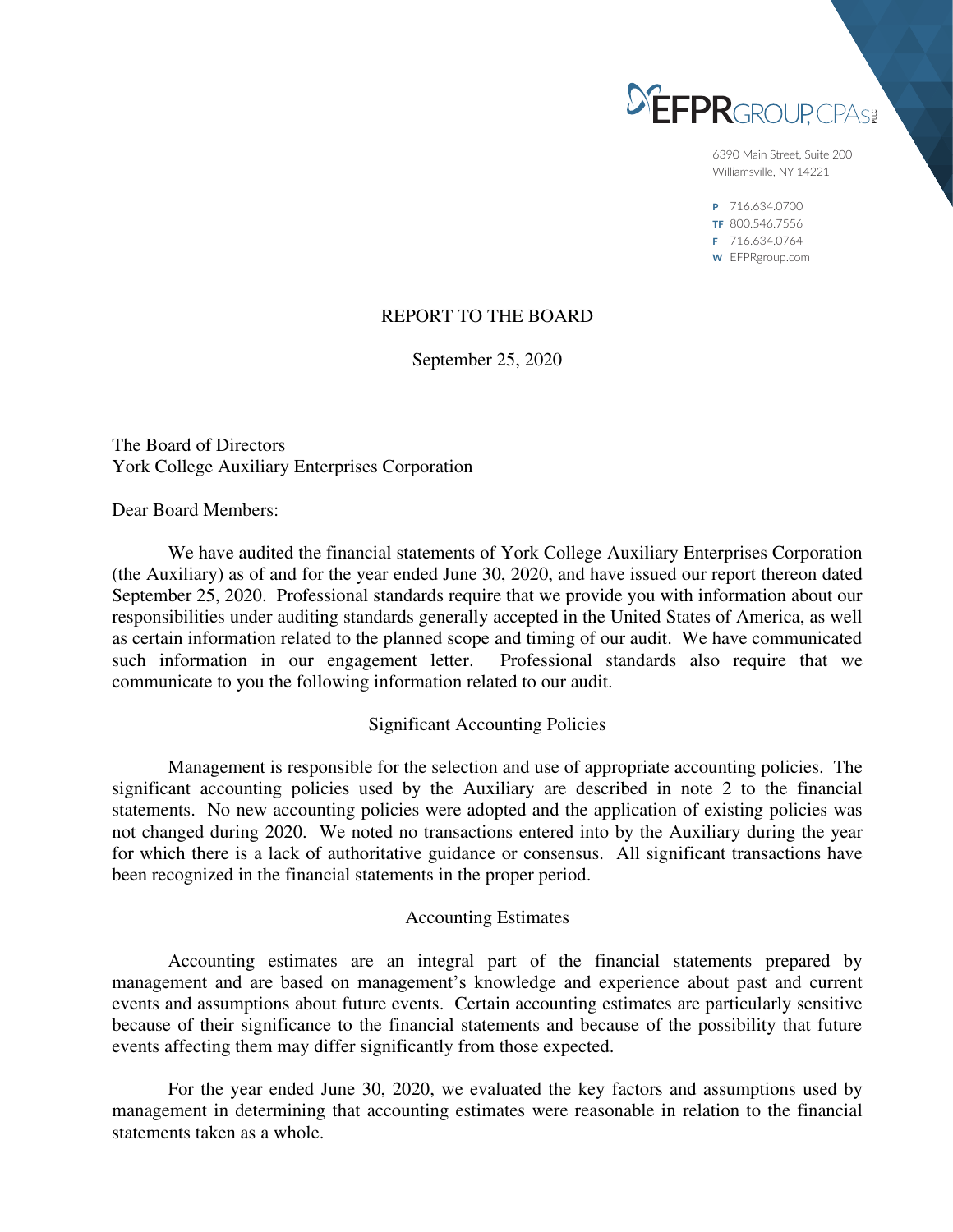The Board of Directors York College Auxiliary Enterprises Corporation Page 2

## Significant Disclosures

 Certain financial statement disclosures are particularly sensitive because of their significance to financial statement users. The most sensitive disclosures affecting the financial statements are the disclosures of custodial credit risk in note 3 and related party transactions in note 11.

## Difficulties Encountered in Performing the Audit

 We encountered no difficulties in dealing with management in performing and completing our audit.

## Corrected and Uncorrected Misstatements

 Professional standards require us to accumulate all misstatements identified during the audit, other than those that are clearly trivial, and communicate them to the appropriate level of management. There were no material uncorrected misstatements detected as a result of our audit procedures.

# Disagreements with Management

 For purposes of this report, a disagreement with management is a financial accounting, reporting, or auditing matter, whether or not resolved to our satisfaction that could be significant to the financial statements or the auditors' report. We are pleased to report that no such disagreements arose during the course of our audit.

### Management Representations

 We have requested certain representations from management that are included in the management representation letter.

### Management Consultations with Other Independent Accountants

 In some cases, management may decide to consult with other accountants about auditing and accounting matters, similar to obtaining a "second opinion" on certain situations. If a consultation involves application of an accounting principle to the Auxiliary's financial statements or a determination of the type of auditors' opinion that may be expressed on those statements, our professional standards require the consulting accountant to check with us to determine that the consultant has all the relevant facts. To our knowledge, there were no such consultations with other accountants.